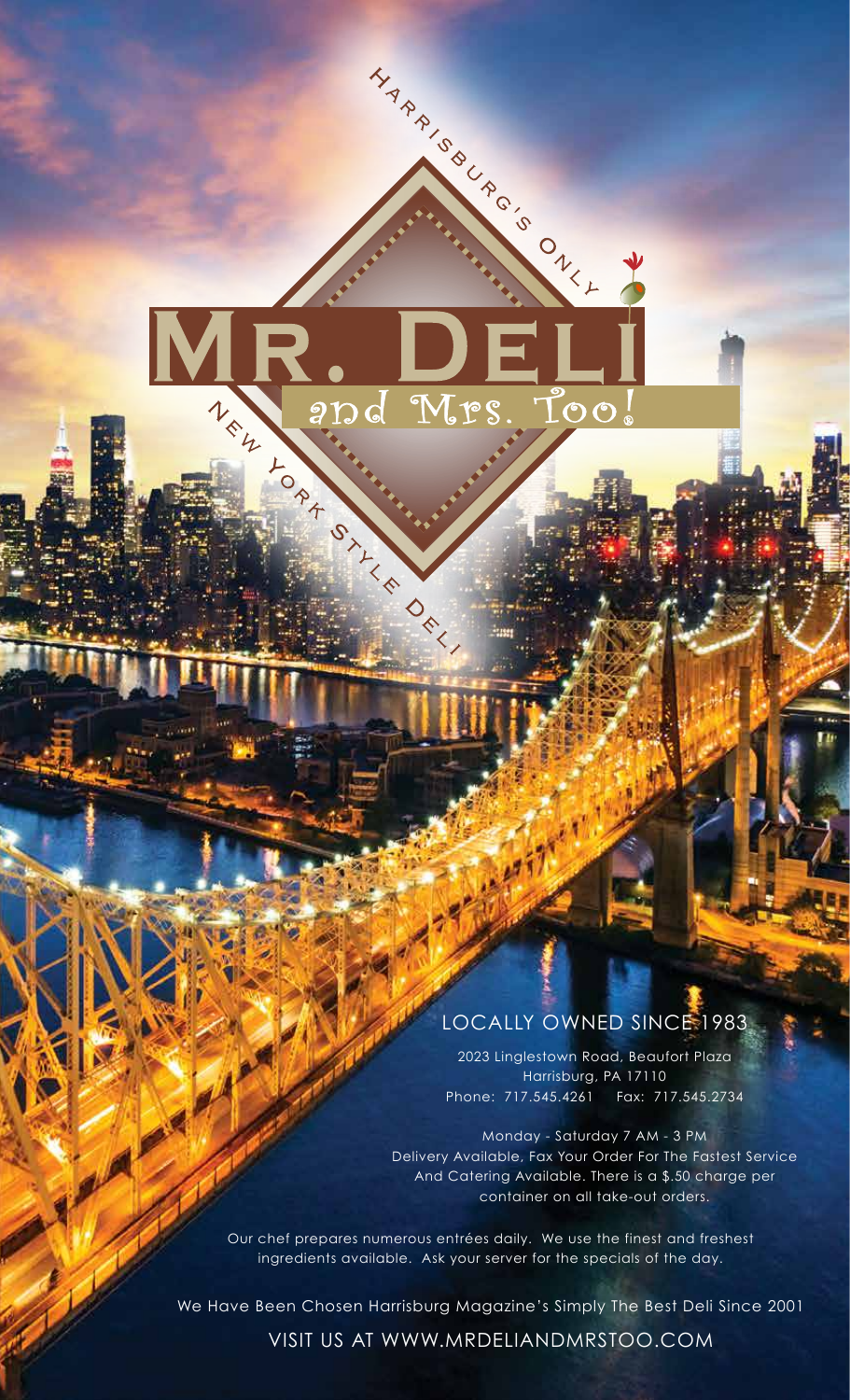

#### WRAPS

*Served With Homemade Potato Salad And A Kosher Pickle Spear.*

**Mr. Deli Wrap** - Roast Turkey, Swiss Cheese, Lettuce, Cranberry Mayo on A Honey Wheat Wrap **7.95**

**Soho Wrap** - Grilled Chicken And Melted Mozzarella, Bacon, Lettuce Tomato And Ranch Dressing In A Honey Wheat Wrap **7.95**

**Roast Beef Wrap** - Roast Beef, Muenster Cheese, Tomato, And Horseradish Mayonnaise In A Honey Wheat Wrap **7.95**

**Buffalo Chicken Wrap** - Tender Grilled Chicken With Spicy Buffalo Sauce, Cool Blue Cheese And Romaine Lettuce In A Honey Wheat Wrap **7.95**

**Tuna Wrap** - Albacore Tuna Salad, Romaine Lettuce, Tomato In A Honey Wheat Wrap **7.95**

**Greek Wrap** - Grilled Chicken With Romaine, Red Onions, Feta Cheese In Vinaigrette In A Honey Wheat Wrap **7.95**

#### SOUPS

*Homemade Daily At The Deli. Quart Size Available To Go.*

| Soup Of The Day     | <b>Ask Your Server</b>      |
|---------------------|-----------------------------|
| Chicken Noodle Soup | Small 3.25<br>$Large$ 4.25  |
| Matzoh Ball Soup    | $Sumall$ 3.95<br>Large 4.95 |
| <b>Turkey Chili</b> | Small 3.75<br>Large 4.95    |

## **SANDWICHES**

*Served With Homemade Potato Salad And A Kosher Pickle Spear.*

**New York Style Corned Beef** - Cooked Here **7.50 Pastrami** - New York's Best **7.50 Roast Beef** - Medium Rare **7.50 Turkey Pastrami** - All White Meat **7.50 Turkey Breast 7.50 Crab Cake** - Back Fin, Year Round **8.95 Tuna Salad** - Solid White **6.95 Chicken Breast** - Grilled White Meat Breast **6.95 Chicken Salad** - All Breast Meat **6.95 Bacon, Lettuce And Tomato 6.50 Egg Salad 5.95 Grilled Cheese 4.25** Extra Cheese 1.00 | Overstuffed 4.00 Extra

#### PANINIS

*Served With Homemade Potato Salad And A Kosher Pickle Spear.*

**Mambo Italiano** - Ham, Salami, Cappicola, Provolone Cheese, Lettuce, Tomato, Oil And Vinegar **7.95**

**New Yorker** - Roast Beef, Jack Cheddar Cheese, Caramelized Onions And Russian Dressing **7.95**

**Miami** - Grilled Chicken, Bacon, Avocado And Bleu Cheese Dressing **7.95**

**Capri** - Grilled Chicken Breast, Crisp Bacon, Tomato, Mozzarella Cheese And Basil Pesto Sauce **7.95**

**Veganini** - Fresh Spinach, Avocado, Sprouts, Romaine Lettuce, Tomato, Mozzarella Cheese And Basil Pesto Sauce **7.95**

**Chicken Fajita** - Grilled Chicken Breast, Cheddar Cheese, Caramelized Onions, Guacamole And Salsa **7.95**



## SUBMARINES

**Italian** - Hard Salami, Ham, Cappicola, Provolone Cheese, Lettuce And Tomato **7.95**

**Club** - Turkey, Bacon, Lettuce, Tomato And Mayonnaise **8.95**

**Chicken Parmesan** - Breaded Chicken Tenders With Melted Mozzarella **7.95**

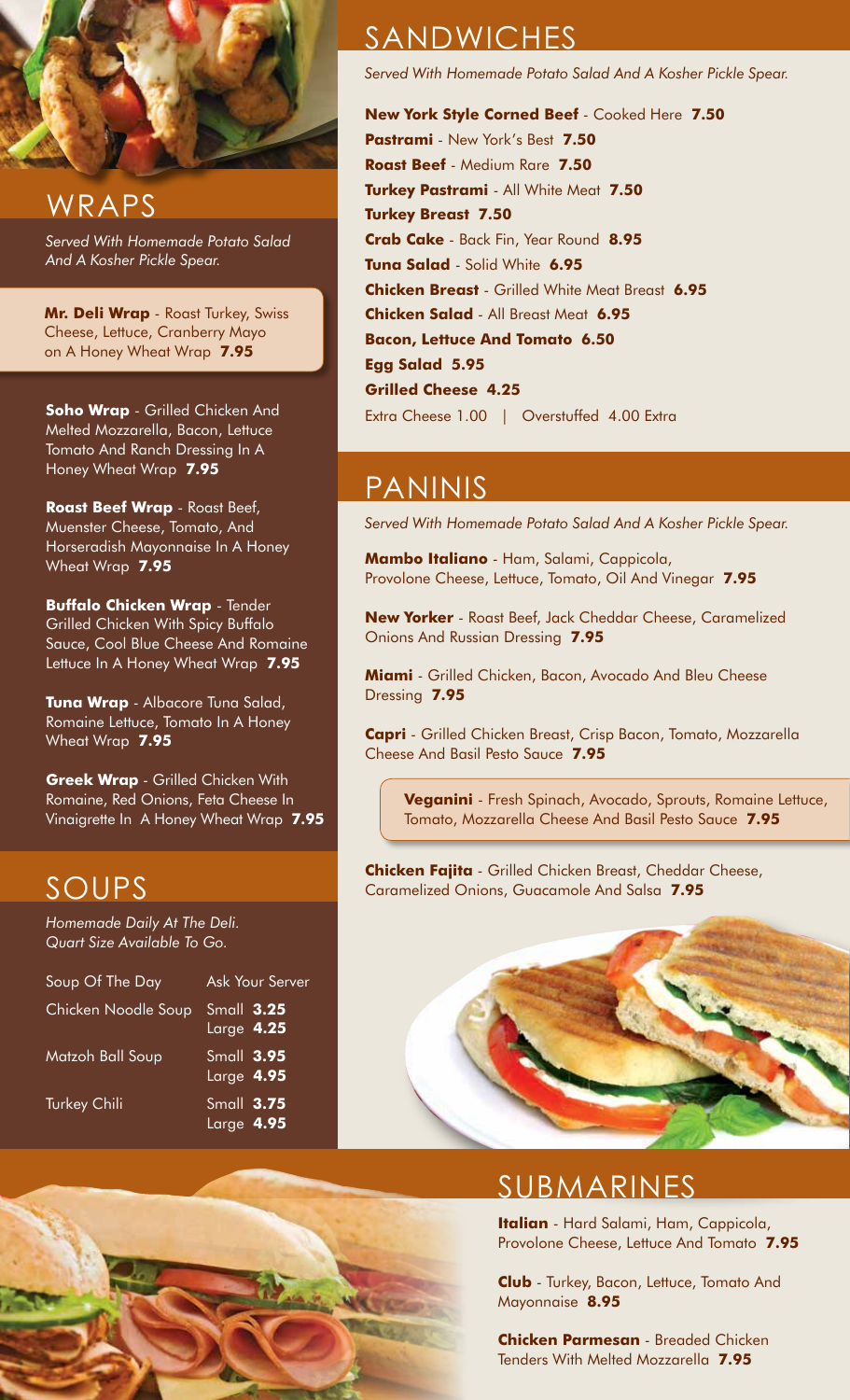## SALADS

*All Dressings Served On The Side. Extra Dressing 75¢ Dressings: Our Famous House Dressing, Blue Cheese, Italian, Ranch, 1000 Island, French, Oil & Vinegar, Raspberry Vinaigrette, Balsamic.* 

**Mr. Deli Supreme** - Assorted Greens Topped With Turkey Breast, Blueberries, And Almonds. Served With Fat Free Raspberry Vinaigrette Dressing **8.95**

**Steakhouse Salad** - Marinated Grilled Flat Iron Steak Atop Mixed Greens, Real Bacon Bits, Tomato And Red Onion **9.95**

**California Chicken Salad** - Marinated Chicken, Tossed With Our Famous House Vinaigrette, Served On Mixed Greens With Tomatoes, Cucumbers And Onions **8.50**

**Oriental Salad** - Crisp Greens Topped In Sweet Ginger Sesame Dressing And Topped With Mandarin Oranges, Crispy Noodles, Almonds And Strips Of Grilled Chicken Breast **8.95**

**Chef Salad** - Mixed Greens Topped With Ham, Turkey, Swiss, Hard Boiled Egg, Tomatoes, Cucumbers And Onions **9.25**

**Chicken Taco Salad** - Taco Shell Filled With Shredded Lettuce, Onions, Tomatoes, Shredded Cheddar Cheese, Salsa And Chicken. Served With Sour Cream And Guacamole **8.95**

**One Scooper** - Either Tuna Salad Or Chicken Salad Atop Mixed Greens, Tomatoes, Cucumbers And Red Onions **8.75**

**Big Fat Greek Salad** - Iceberg Lettuce With Tomatoes, Cucumbers, Red Onions, Kalamata Olives, Feta Cheese, and Greek Dressing **8.50**

 With **Chicken Breast** Add **3.00** With **Gyro Meat** Add **4.00**

**New York Chicken Cobb** - Garden Greens, Grilled Chicken, Bacon Pieces, Avocados, Hardboiled Eggs, Tomatoes, Red Onions And Blue Cheese Crumbles **11.95**

**Chicken On The Green** - Assorted Greens Topped With Sliced Tomatoes, Red Onions, Cucumbers And Grilled Chicken Breast **8.50**

**Grilled Chicken Caesar Salad** - Chopped Romaine Topped With Grilled Chicken, Imported Parmesan Cheese And Cucumbers **8.95** NEW YORK





## A TASTE OF THE BIG APPLE

**Whitefish Salad Platter** - Lettuce, Tomato, Cucumber, Bagel And Garnish **9.95**

**Nova Scotia Platter** - Lettuce, Tomato, Red Onion, Bagel And Garnish **13.95**

**Smoked Fish Combo For Two** - Nova, Whitefish Salad, Cream Cheese, Tomato, Red Onion And Bagels **27.95**

Capers Available \$1.00 Extra

## NEW YORK SPECIALTIES

**Potato Latkes** - Shallow Fried Pancakes Made Of Grated Potato And Egg, Flavored With Grated Onions And Served With Sour Cream And Applesauce **7.95**

#### **Cheese Blintzes**

- Sautéed, Rolled, Crepe-Like Pancakes Filled With Cottage Cheese And Cream Cheese, Served With Sour Cream And Your Choice Of Blueberry Or Strawberry Topping **8.95**

# HOT DOGS "ZION"

Kosher Hot Dog In A Roll **3.95**

With Sauerkraut **4.50**

With Cheese **4.95**

*Mustard, Relish, Onions On Request*

> Prices and images are subject to change without notice.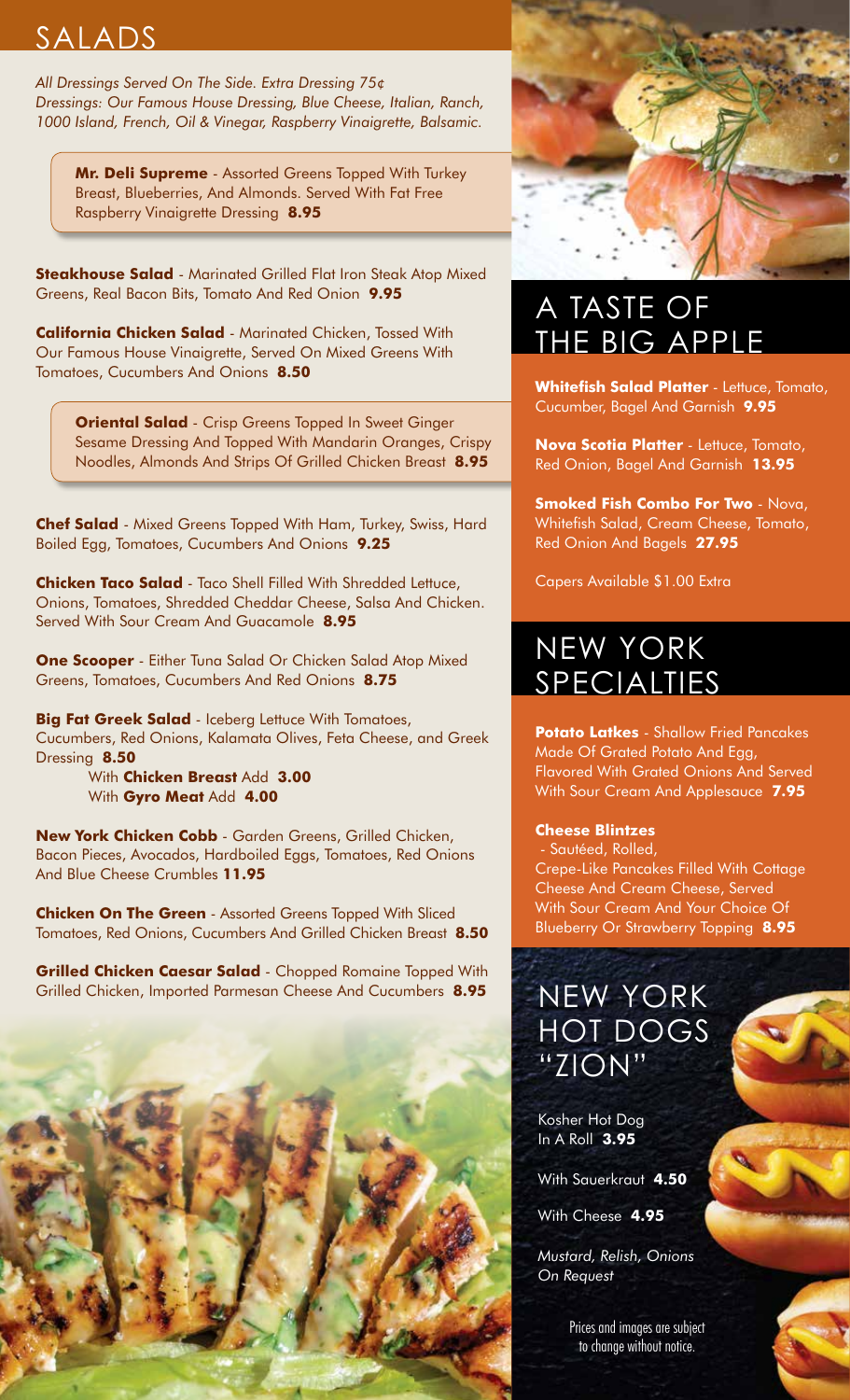## APPETIZERS & SIDES

Cole Slaw **2.00** Potato Salad (*Homemade*) **2.00** French Fries **2.95** Waffle Fries **3.50** Sweet Potato Fries **3.50** Onion Rings (*Large And Crispy*) **4.95** Fresh Fruit Salad (*In Season*) Hummus And Pita Points (*Toasted*) **4.95**

## HEARTY FARE & PITA PLUS

*Served With Homemade Potato Salad And Kosher Pickle Spears.*

**Turkey Burger** - Served On A Kaiser Roll With Lettuce And Tomato **7.95**

**Boca Veggie Burger** - Served On A Kaiser Roll With Lettuce And Tomato **7.95**

**Fish And Chips** - Fried Haddock Served On A Kaiser Roll With Cole Slaw And French Fries **8.95**

**Chicken Tenders** - Served With Cole Slaw And French Fries **8.95**

**Pita O'Tuna** - Solid White Tuna Salad, Sprouts, Cucumbers, Lettuce And Tomatoes **7.95**

**Pita Perfection** - Fresh Mozzarella Cheese, Fresh Spinach, Avocado, Hummus, Cucumbers With Ranch Dressing **7.95**

**Pita Pan** - Sliced Turkey, Avocado, Sprouts, Tomatoes, With Ranch Dressing **7.95**

#### FAMOUS SANDWICHES

*Served With Homemade Potato Salad And A Kosher Pickle Spear.*

**Mighty Matthew** - Hot Pastrami Topped With Melted Provolone, Cole Slaw And Russian Dressing, Served On Fresh Rye **8.95**

**Fowl Play** - Lots Of Turkey Breast, Cole Slaw And Russian Dressing On Fresh Rye **8.95**

**Tuna Melt** - A Grilled Favorite, Solid White Tuna Salad, Melted American Cheese An Crisp Bacon On Grilled Rye **8.95**

**Love At First Bite** - Roast Beef, Pastrami, Hot Corned Beef, Tomato, Onion, Russian Dressing, Grilled On Pumpernickel **8.95**

**Michael's Favorite** - Chicken Breast, Muenster Cheese, Cole Slaw, Russian Dressing, Grilled On Pumpernickel **8.95**

**Condors Revenge** - Grilled Roast Beef, Sautéed Onions, Horseradish Sauce, Muenster Cheese On Grilled Kaiser Roll **8.95**

**Split Personality** - Grilled Chicken Breast, Ham, Melted Swiss, Tomato, On Kaiser Roll **8.95**

**Rachel** - Hot Corned Beef, Hot Turkey, Melted Swiss And Provolone, Russian Dressing, Topped With Sauerkraut, Grilled On Pumpernickel **8.95**

**Bobby G** - Hot Turkey Breast, Melted Swiss And Provolone, Russian Dressing, Topped With Kraut, Grilled On Rye **8.95**

**Terminator** - Grilled Roast Beef, Melted Muenster Cheese, Cole Slaw, Russian Dressing, Served On Grilled Rye **8.95**

**Erin's Delight** - Lots Of Hot Corned Beef, Cole Slaw And Russian Dressing, Served On Fresh Rye **8.95**

**Luscious Larro** - Sliced Breast Of Turkey, Crisp Bacon, Melted Swiss, Tomatoes, Russian Dressing, On Rye **8.95**

**Crab Reuben** - Homemade Crab Cake, Swiss Cheese, Cole Slaw And Russian Dressing On Grilled Rye **9.95**

**Awesome Allie** - Turkey Pastrami, Cole Slaw, Russian Dressing, On Fresh Rye **8.95**

**Reuben** - Hot Corned Beef, Melted Swiss And Provolone, Russian Dressing, Topped With Sauerkraut On Grilled Rye **8.95**

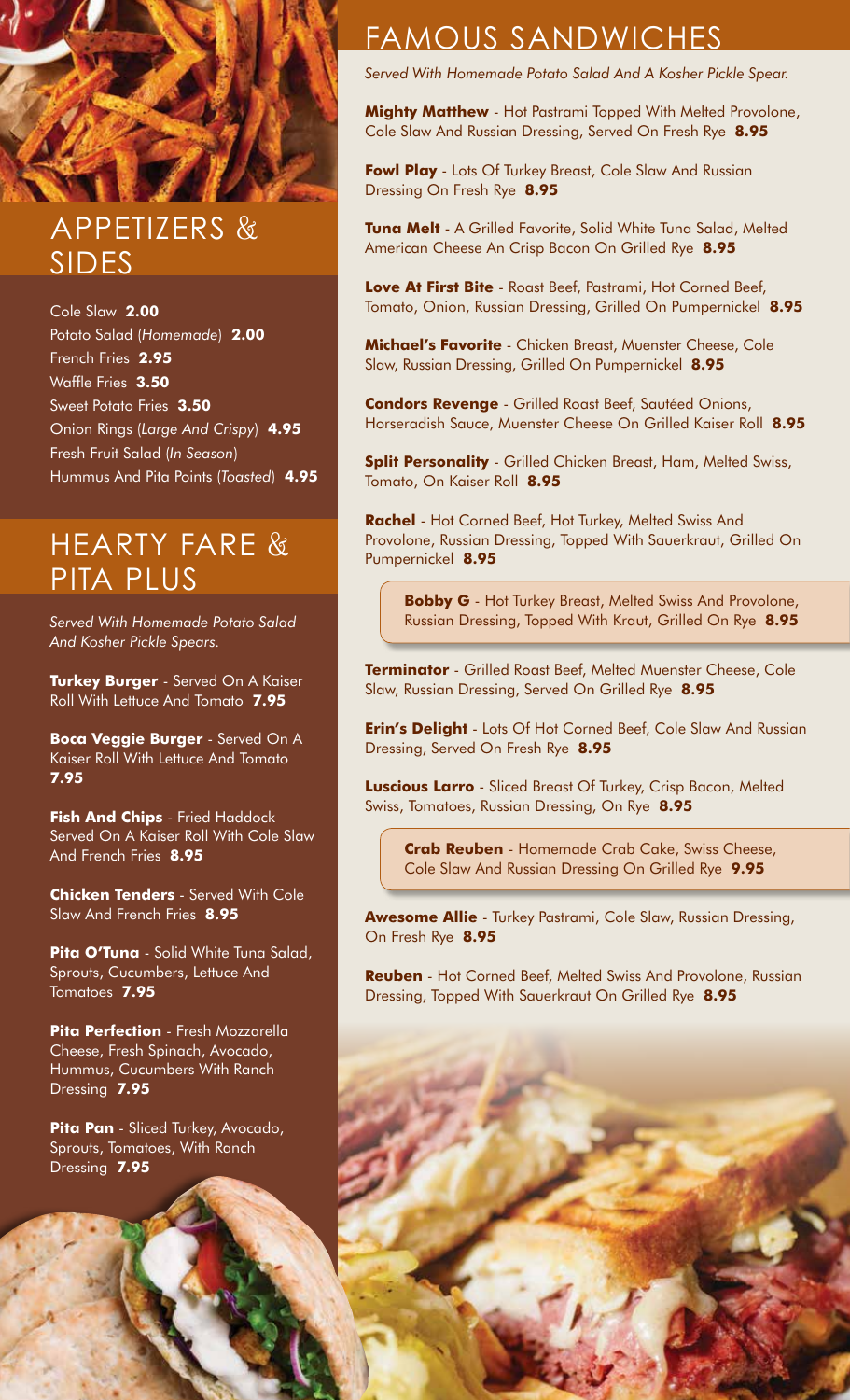## 8 OUNCE BURGERS

*Served With Lettuce, Tomato An Onion With Homemade Potato Salad And A Kosher Pickle Spear.*



**Bacon Cheese Burger 8.95** 

**Swiss And Mushroom Burger 8.95**

**Hot Ham And Melted Provolone Burger 8.75**

**Pizza Burger** - Mozzarella And Marinara Sauce **8.50**

**Cheese Burger 7.95**

## TRIPLE DECKERS

*Served On White Toast With Homemade Potato Salad And A Kosher Pickle Spear.*

**Bronx Bomber** - Corned Beef, Pastrami, Swiss, Lettuce, Tomato, Russian Dressing, Cole Slaw **8.95**

**Brando** - Roast Beef, Bacon, Tomato, Lettuce And Mayonnaise **8.95**

**Lana Tuna** - Tuna, Bacon, American Cheese, Lettuce, Tomato And Mayonnaise **8.95**

**Grilled Chicken Avocado** - Grilled Chicken Breast With Avocado, Tomato, Melted Swiss Cheese And Mayonnaise **8.95**

**All Hens On Deck** - Turkey Breast, Ham, Swiss, Lettuce, Tomato, Russian Dressing **8.95**

**Deli Club** - Turkey, Bacon, Tomato, Lettuce And Mayonnaise **8.95**

Cheese 1.00 Extra.



## MEDITERRANEAN FARE

**Gyro** - Served With French Fries **8.95**

**Chicken Gyro** - Served With French Fries **8.95**

**Grilled Chicken Ala Greco** - Served With Feta Cheese, Lettuce And Tomato On Pita Bread, Served With French Fries **8.95**

## ALL NATURAL SMOOTHIES



**Strawberry Banana Peach Wild Berry Non-Fat Yogurt 5.95**

## BEVERAGES

*Free Fountain Refill With Food Purchase In House Only*

**Serving all PEPSI PRODUCTS 2.50** *Pepsi, Diet Pepsi, Dr. Pepper, Sierra Mist, Mountain Dew, Lemonade*

**Fresh Brewed Coffee** *(Regular or Decaf)* **2.00**

**Hot Tea 1.75 Herbal Tea 2.00**

**Hot Chocolate 2.00**

**Fresh Orange Juice** *Large* **2.95** *Small* **1.75**

**Apple, Grapefruit Or Tomato Juice 2.00 Milk 2.00 Chocolate Milk 2.00 Fresh Brewed Iced Tea 2.25 Snapple** *(Assorted Flavors)* **2.50 New York Egg Cream 2.95 Ocean Spray Cranberry Juice 2.75 V8 Juice 2.95 Vitamin Water 2.50 Perrier 2.25**





**Carrot Cake New York Cheesecake**

**Brownies Chocolate Chip Cookies**

Consuming Raw Or Under Cooked Meats, Poultry, Seafood, Shellfish, Or Eggs May Increase Your Risk Of Food Borne Illness.